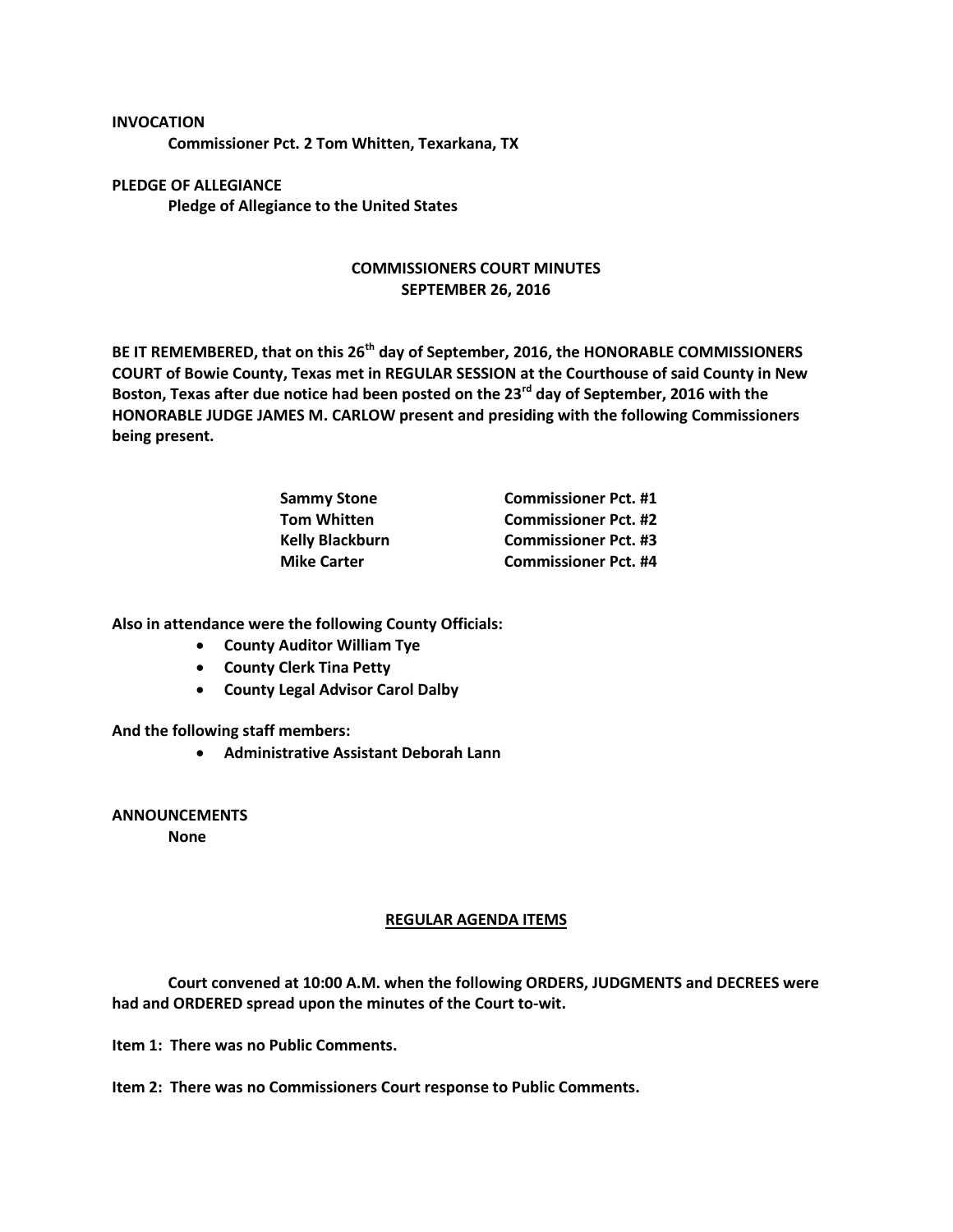- **Item 3: On this 26th day of September, 2016, a motion was made by Commissioner Mike Carter and duly second by Commissioner Kelly Blackburn to approve an Order Authorizing the Issuance of \$2,000,000 Bowie County, Texas Tax Note, Series 2016. Motion was put to a vote and all Commissioners voted yes and none voted no. Motion carried.**
- **Item 4: On this 26th day of September, 2016, a motion was made by Commissioner Mike Carter and duly second by Commissioner Tom Whitten to approve the salary for the Court Reporters. Motion was put to a vote and all Commissioners voted yes and none voted no. Motion carried.**
- **Item 5: On this 26th day of September, 2016, a motion was made by Commissioner Mike Carter and duly second by Commissioner Kelly Blackburn to approve the salary for the County Auditor. Motion was put to a vote and all Commissioners voted yes and none voted no. Motion carried.**
- **Item 6: On this 26th day of September, 2016, a motion was made by Commissioner Sammy Stone and duly second by Commissioner Kelly Blackburn to set the Tax Rate (.4243%) for 2016-2017. Motion was put to a vote and all Commissioners voted yes and none voted no. Motion carried.**
- **Item 7: On this 26th day of September, 2016, a motion was made by Commissioner Tom Whitten and duly second by Commissioner Kelly Blackburn to approve the Proposed Budget for 2016-2017. Motion was put to a vote and all Commissioners voted yes and none voted no. Motion carried.**
- **Item 8: On this 26th day of September, 2016, a motion was made by Commissioner Sammy Stone and duly second by Commissioner Mike Carter to accept the dates set for Commissioners Court meetings. Motion was put to a vote and all Commissioners voted yes and none voted no. Motion carried.**
- **Item 9: On this 26th day of September, 2016, a motion was made by Commissioner Mike Carter and duly second by Commissioner Tom Whitten to advertise for bids for repairs to County Road 1208 in Pct. 4. Motion was put to a vote and all Commissioners voted yes and none voted no. Motion carried.**
- **Item 10: On this 26th day of September, 2016, a motion was made by Commissioner Mike Carter and duly second by Commissioner Kelly Blackburn to approve Commissioner's Road Reports. Motion was put to a vote and all Commissioners voted yes and none voted no. Motion carried.**
- **Item 11: On this 26th day of September, 2016, a motion was made by Commissioner Sammy Stone and duly second by Commissioner Tom Whitten to approve an Interlocal Agreement for a Joint Election with Malta ISD, City of Texarkana Texas and Red Lick ISD. Motion was put to a vote and all Commissioners voted yes and none voted no. Motion carried.**